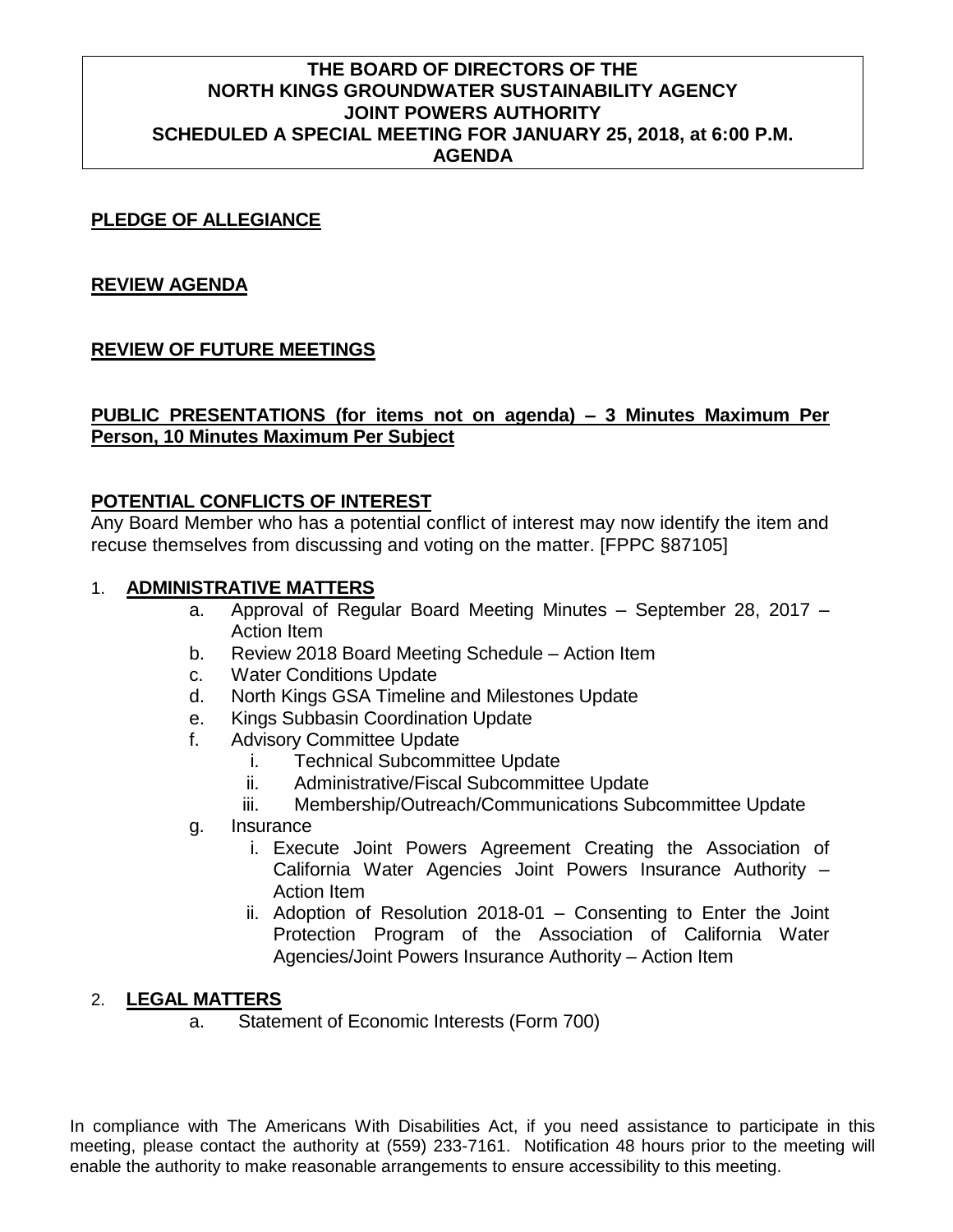# **THE BOARD OF DIRECTORS OF THE NORTH KINGS GROUNDWATER SUSTAINABILITY AGENCY JOINT POWERS AUTHORITY SCHEDULED A SPECIAL MEETING FOR JANUARY 25, 2018, at 6:00 P.M. AGENDA**

### 3. **FINANCIAL MATTERS**

- a. Financial Statements as of December 31, 2017 Action Item
- b. October to December 31, 2017 Expense Report Action Item
- c. Revised FY 2017/2018 Budget Action Item

# 4. **EXECUTIVE OFFICER REPORT**

5. **DIRECTORS REPORT**

#### 6. **ADJOURNMENT**

Note: This agenda is posted pursuant to the provisions of the Government Code commencing at Section 54950. The date of this posting is January 22, 2018. Posting locations are: 1) Fresno Irrigation District Office; 2) FID Website; and 3) Notice Box located in front of 2907 S Maple Avenue – Fresno, CA (24 hour access available on District website and in the mailbox in front of building).

"In accordance with California Government Code Section 54957.5, any writing or document that is a public record, relates to an open session agenda item and is distributed less than 72 hours prior to a regular meeting, will be made available for public inspection in the District offices during normal business hours. If, however, the document is not distributed until the regular meeting to which it relates, then the document or writing will be made available to the public at the location of the meeting."

In compliance with The Americans With Disabilities Act, if you need assistance to participate in this meeting, please contact the authority at (559) 233-7161. Notification 48 hours prior to the meeting will enable the authority to make reasonable arrangements to ensure accessibility to this meeting.